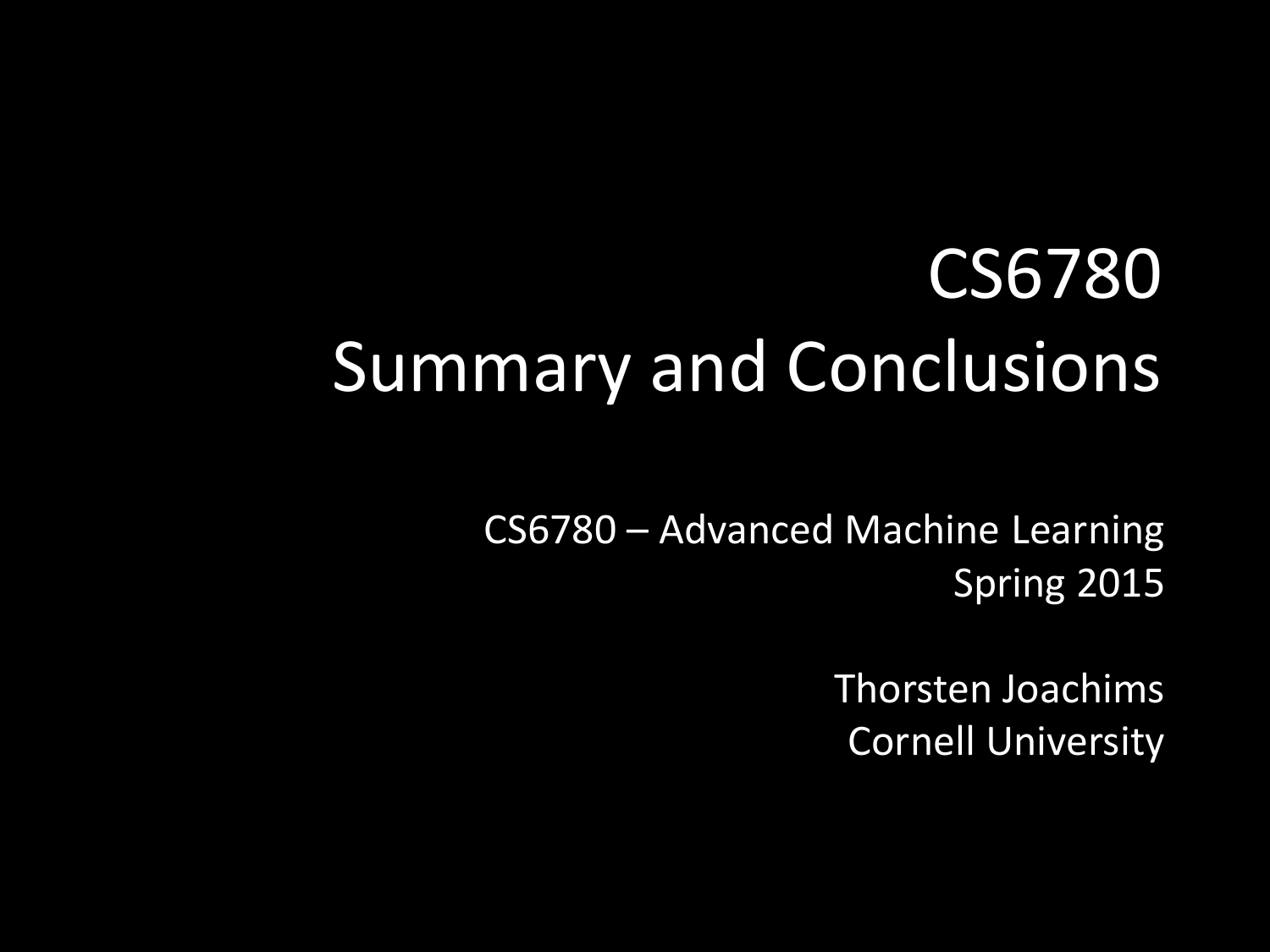## Batch Learning Approaches

- Empirical Risk Minimization (ERM)
	- $-$  Fixed at training time: class of decision rules h:  $X \rightarrow Y$ , loss, x and y
	- Strategy: minimize training loss
- Conditional Probability Models
	- Fixed at training time: class of models for P(Y|X), x and y
	- Strategy: max conditional likelihood or MAP (or Bayes)
- Generative Models
	- Fixed at training time: class models for P(Y,X)
	- Strategy: max likelihood or MAP (or Bayes)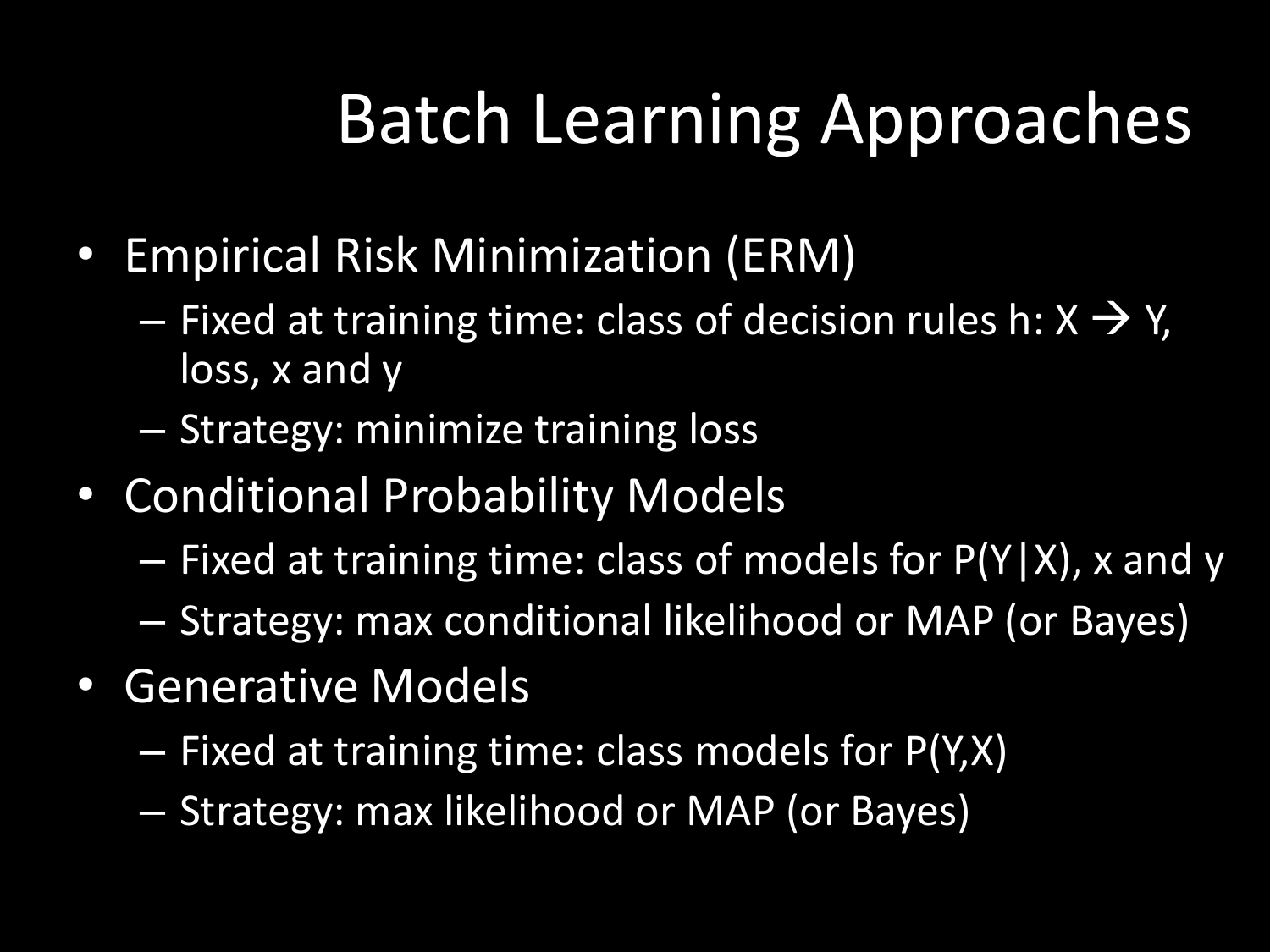## Batch Learning for Classification

- ERM
	- Decision Trees
	- Perceptron
	- Linear SVMs
	- Kernel SVMs
- Conditional Probability
	- Logistic Regression
	- Conditional Random Fields
	- Ridge Regression
- Generative
	- Multinomial Naïve Bayes
	- Multivariate Naïve Bayes
	- Linear Discriminant
- Other Methods
	- Logical rule learning
	- Gaussian Processes
	- Neural Networks
	- RBF Networks
	- Boosting
	- Bagging
	- Parametric (Graphical) Models

- \*-Regression
- \*-Multiclass
- $\rightarrow$  Methods + Theory + Algorithms + Practice
	- $\rightarrow$  CS6784 Advanced Topics in ML
	- $\rightarrow$  Kilian Weinberger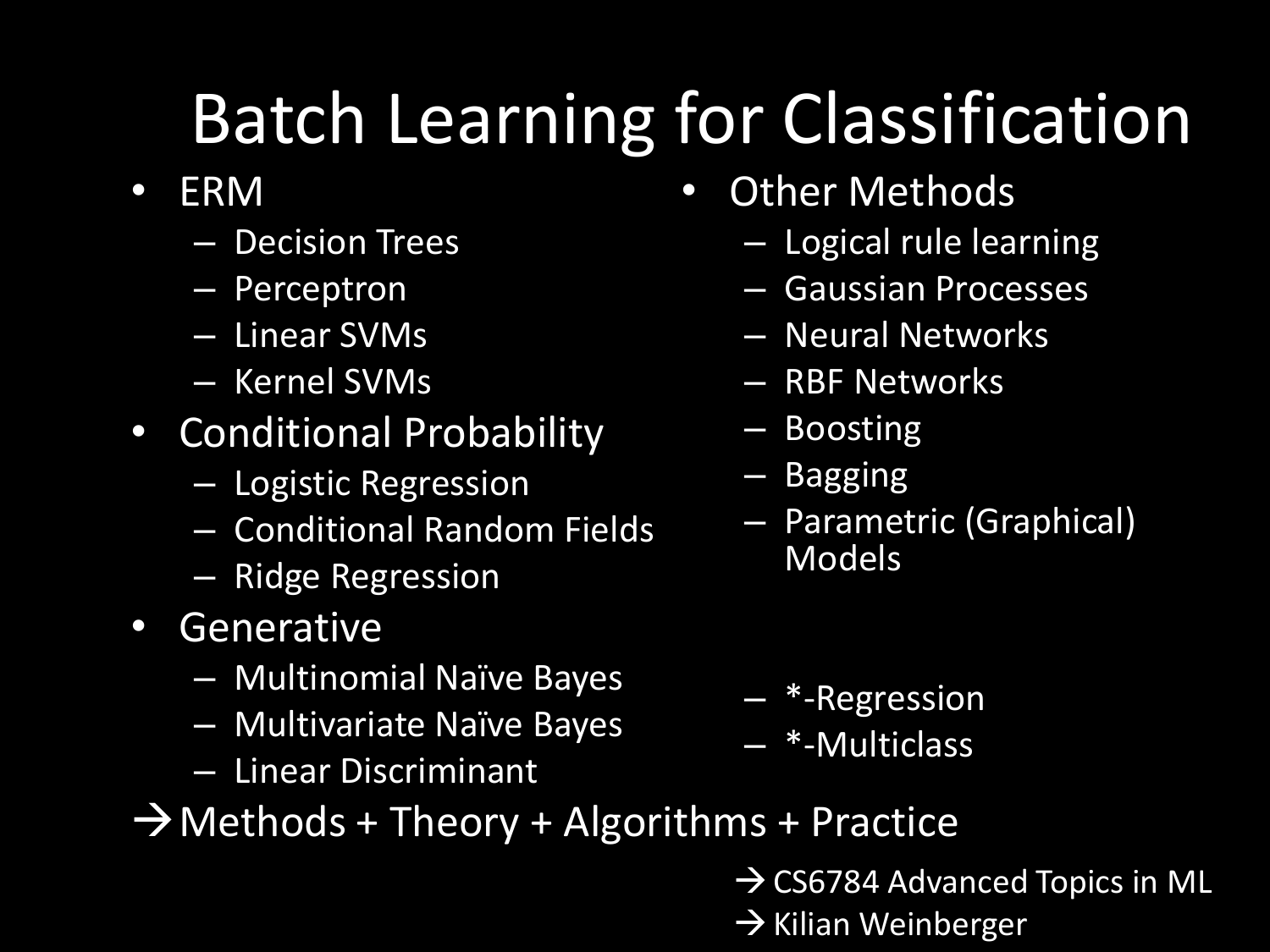#### Batch Learning for Struct Prediction

- ERM
	- Structural SVMs
- Conditional Probability
	- Conditional Random Fields
- Generative
	- Hidden Markov Model
- Other Methods
	- Maximum Margin Markov Networks
	- Markov Random Fields
	- Bayesian Networks
	- Statistical Relational Learning
	- Markov Logic Networks
- $\rightarrow$  CS4782 Probabilistic Graphical Models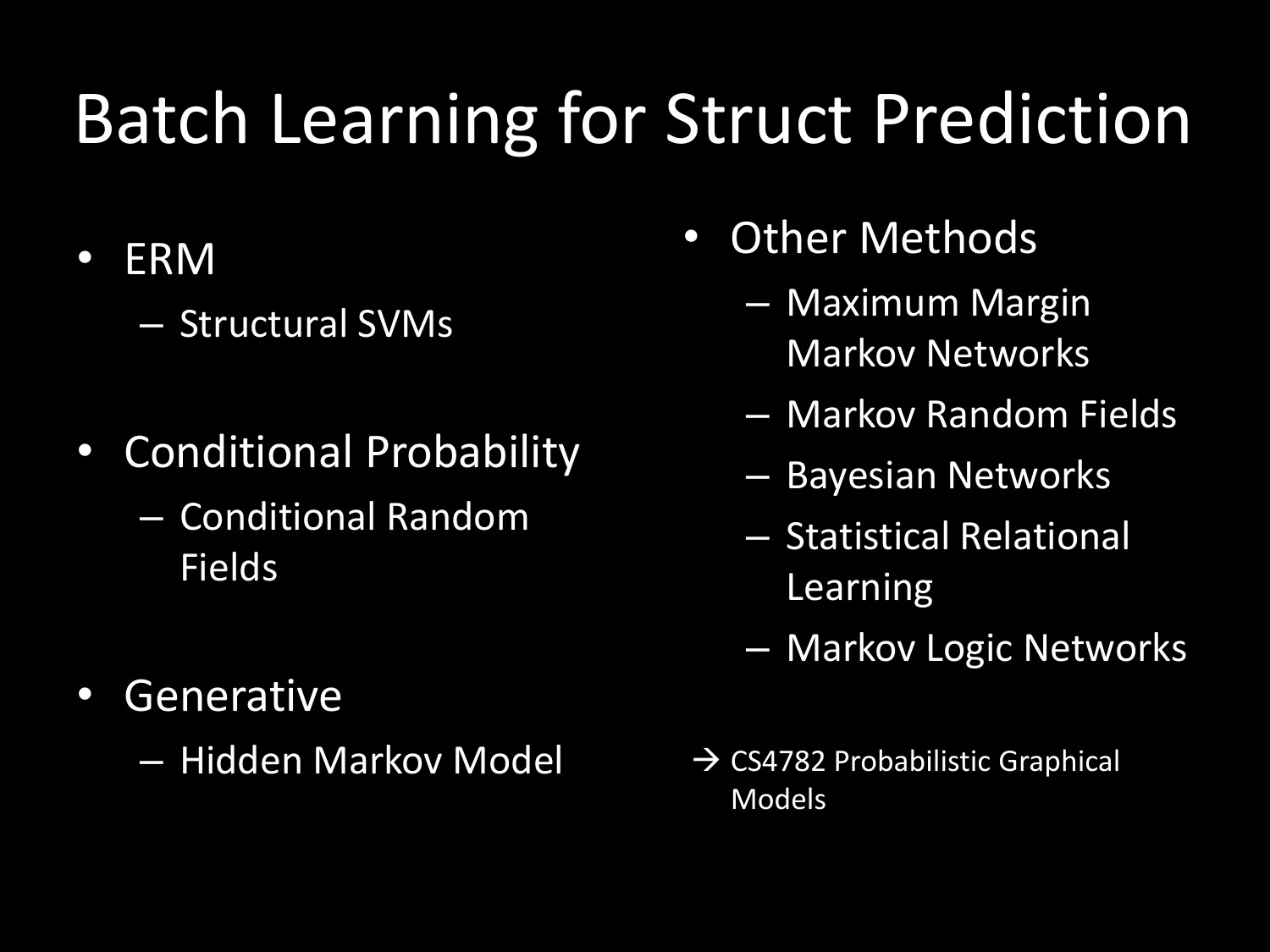# Online Learning

- Expert Setting
	- Halving Algorithm
	- Weighted Majority
	- Exponentiated Gradient
- Bandit Setting
	- $-$  EXP3
	- UCB1
- Other Methods
	- Hedge
	- Follow the Leader
	- Zooming
	- Partial Monitoring
	- Contextual Bandits
	- Dueling Bandits
	- Coactive Learning
- $\rightarrow$  CS6783 Machine Learning Theory
- $\rightarrow$  Karthik Sridharan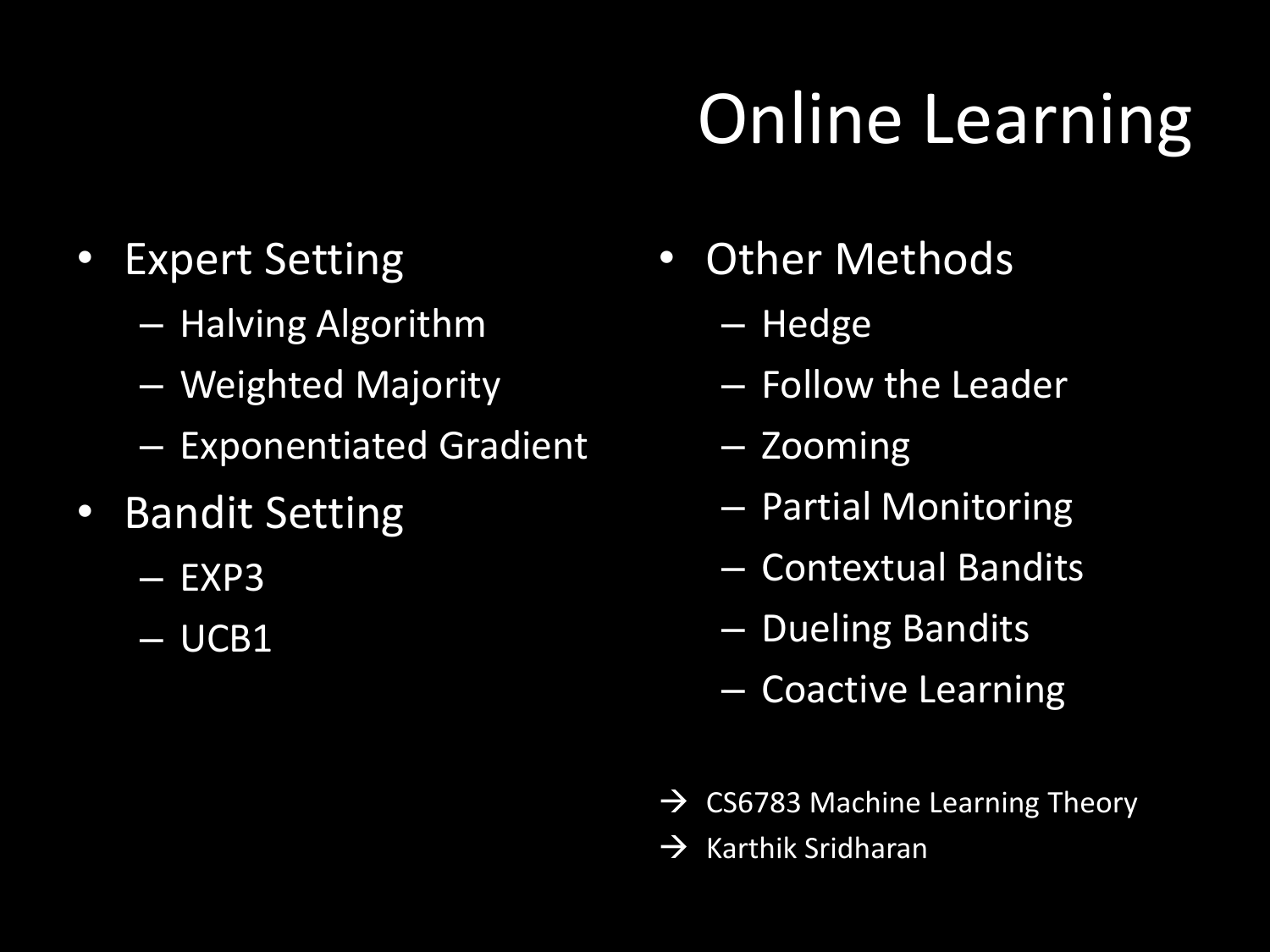## Unsupervised Learning

- Clustering
	- K-Means
	- Mixture of Gaussians and EM-Algorithm
- Other Methods
	- Spectral Clustering
	- Latent Dirichlet Allocation
	- Latent Semantic Analysis
	- Multi-Dimensional Scaling
- Other Tasks
	- Outlier Detection
	- Novelty Detection
	- Dimensionality Reduction
	- Non-Linear Manifold Detection
- $\rightarrow$  CS4786 Machine Learning for Data Science
- $\rightarrow$  CS4850 Math Found for the Information Age
- $\rightarrow$  David Mimno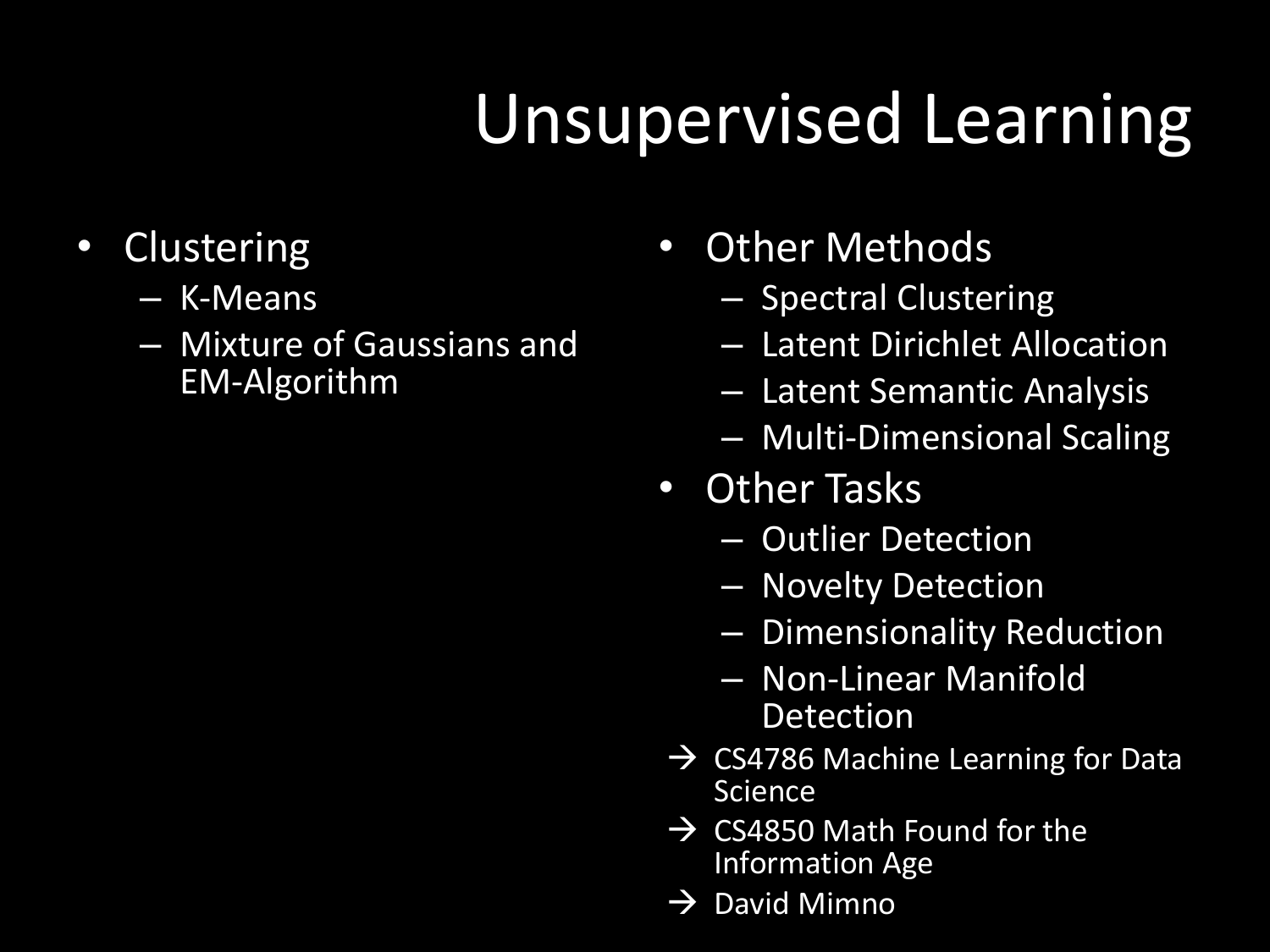# Other Learning Problems and Applications

- Recommender Systems, Search Ranking, etc.
	- CS4300 Information Retrieval
		- $\rightarrow$  Cristian Niculescu-Danescu-Mizil
- Reinforcement Learning and Markov Decision Processes
	- CS4758 Robot Learning
- Computer Vision
	- CS4670 Intro Computer Vision
		- $\rightarrow$  Serge Belongie
- Natural Language Processing
	- CS4740 Intro Natural Language Processing
		- $\rightarrow$  Lillian Lee
		- $\rightarrow$  Claire Cardie